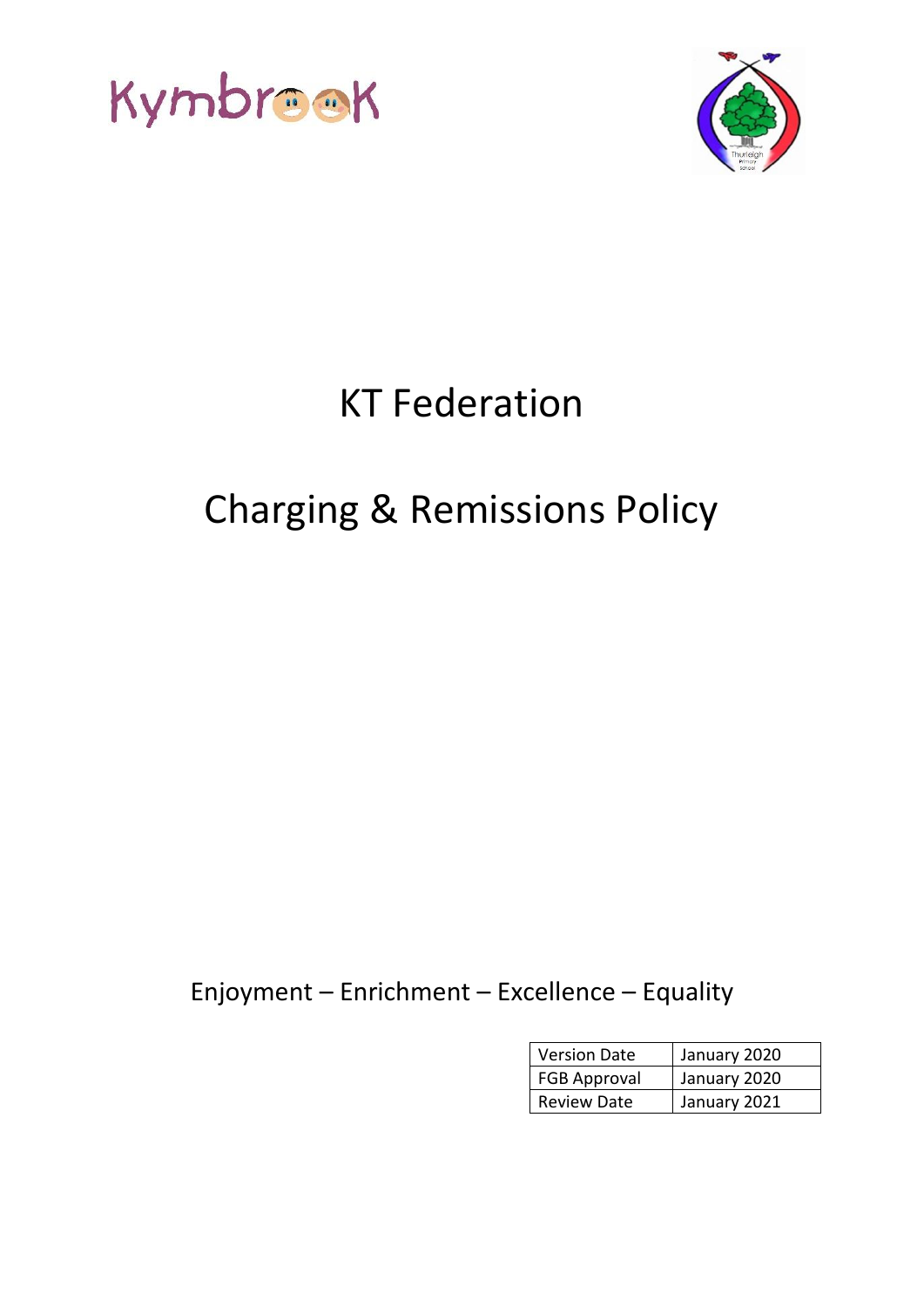## **KT Federation Charging & Remissions Policy**

#### **Introduction**

The Governing Body recognises the valuable contribution that additional activities make to pupil's personal and social education. These would include clubs, practical activites, trips and residential experiences.

At Kymbook & Thurleigh Primary Schools we believe that all our pupils should have an equal opportunity to benefit from school activities (curricular and extra curricular) as part of a broad and balanced curriculum, independent of their parents' financial means.

This charging and remissions policy describes how we will do our best to ensure a good range of visits and activities is offered whilst trying to minimise any barriers which may prevent some pupils from taking full advantage of the opportunities. may prevent some pupils taking full advantage of the opportunities.

The Governing Body recognises that the legislation prohibits charges for the following:

- Education provided during school hours (including the supply of any materials, books, instruments or other equipment).
- Education provided outside school hours if it is part of the National Curriculum.
- Tuition for pupils learning to play musical instruments (or singing) if the tuition is required as part of the National Curriculum.
- Education provided on any trip that takes place during school hours. However, Governors have agreed that voluntary contributions may be requested.
- Education provided on any trip that takes place outside school hours if it is part of the National Curriculum.
- Supply teachers to cover for those teachers who are absent from school to accompany children on a residential trip.
- Transport provided in connection with an educational trip. However, Governors have agreed that voluntary contributions may be requested.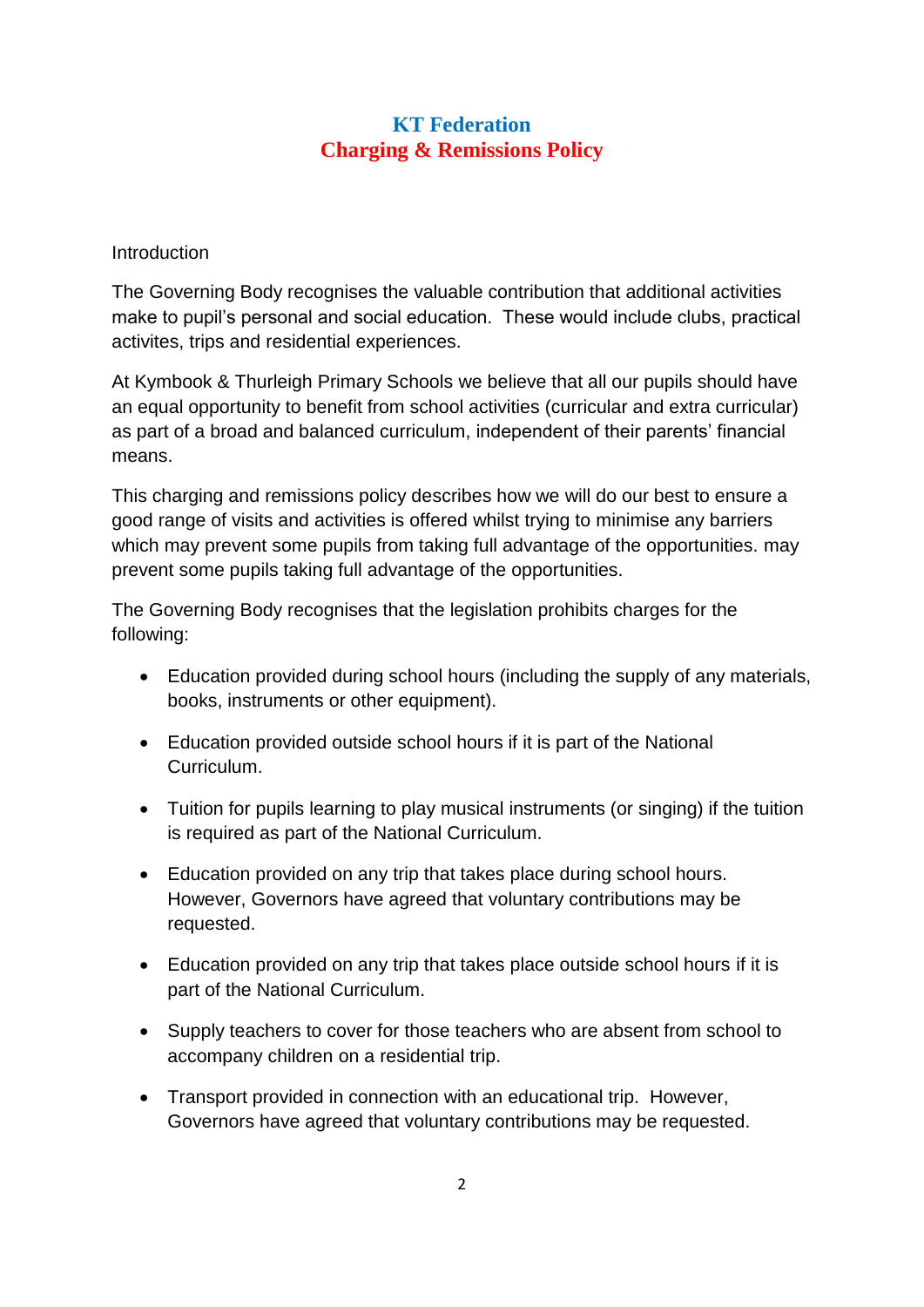#### **Voluntary Contributions**

When organising school trips or visits to enrich the curriculum and the educational experience of the children, the school invites parents/carers to contribute to the cost. All contributions are voluntary. If we do not receive sufficient voluntary contributions to cover the cost of the trip, we may have to cancel it. If a trip goes ahead, it may include children whose parents have not paid any contributions. We do not treat these children any differently from any others.

If a parent wishes the child to take part in a school trip or event, but is unwilling or unable to make a voluntary contribution, we do allow the child to participate fully in the trip or activity.

The following list of additional activities, organised by the school, requires voluntary contributions from parents/carers. These activities are designed to enrich our curriculum but are regarded as "optional extras".

- Visits to museums
- Visits to theatres
- Visits to attractions or educational centres which link to curriculum areas or topics and will enhance learning
- Outdoor adventure activities
- Musical events
- Sporting activities which require transport expenses

#### **Residential visits**

If the school organises a residential visit in school time, or mainly in school time, which is to provide education relating to the National curriculum, we do not make any charge for the educational element. However, parents/carers are obliged to at least pay for the residential element of the trip, and we also ask for contributions to cover the full cost of the travel and activity expenses as these are beyond the scope of our main school budget.

A payment scheme will operate to allow parents to spread the cost of such trips over a longer period of time if required.